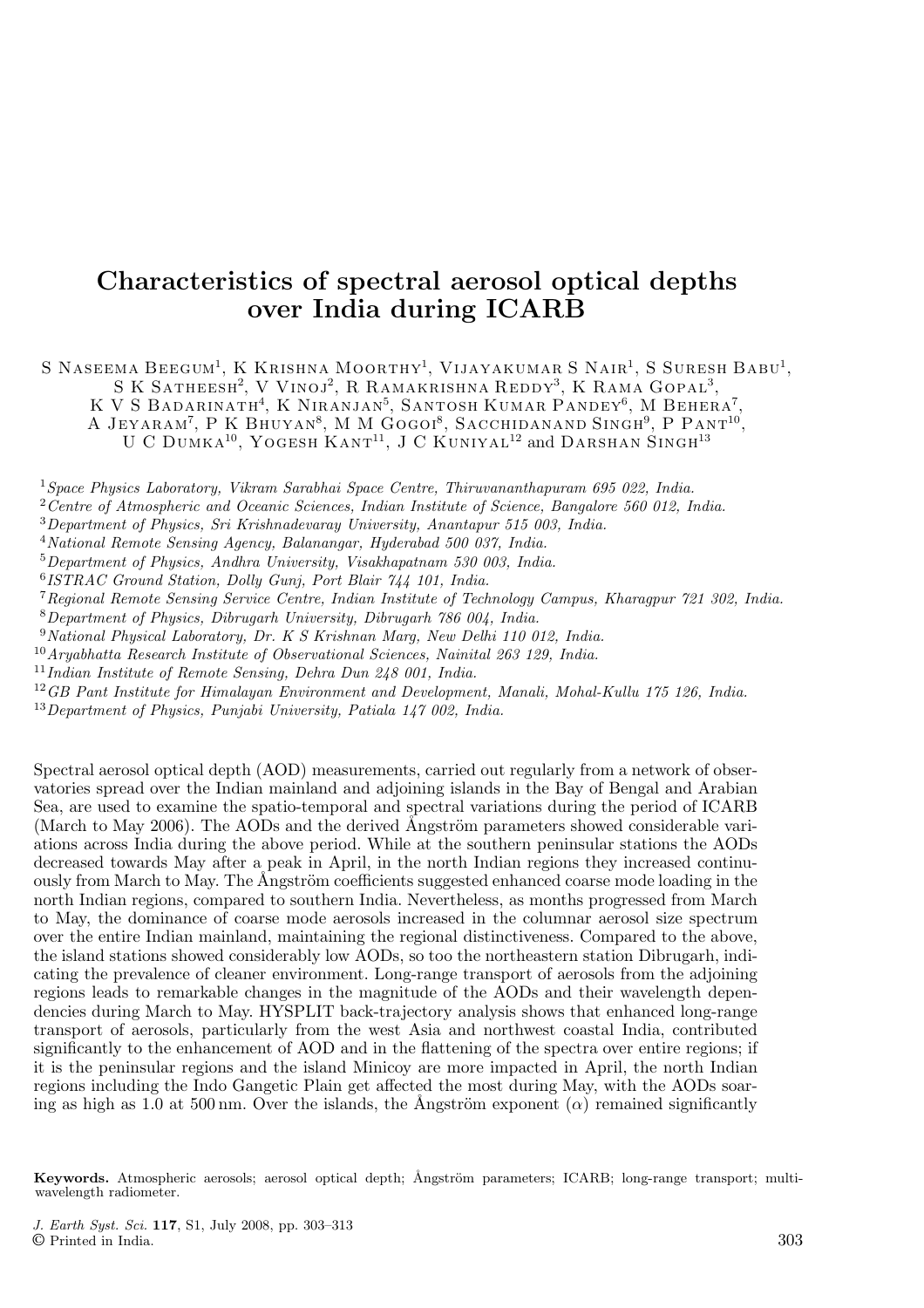lower (∼1) over the Arabian Sea compared to Bay of Bengal (BoB) (∼1.4) as revealed by the data respectively from Minicoy and Port Blair. Occurrences of higher values of  $\alpha$ , showing dominance of accumulation mode aerosols, over BoB are associated well with the advection, above the boundary layer, of fine particles from the east Asian region during March and April. The change in the airmass to marine in May results in a rapid decrease in  $\alpha$  over the BoB.

## **1. Introduction**

Aerosols, natural and anthropogenic, affect the climate directly as well as indirectly; though the magnitudes remain uncertain even today (IPCC 2007). The direct effects are due to the absorption and scattering of solar radiation by aerosols leading to changes in the planetary albedo and hence the radiation budget (Charlson *et al* 1992). In the indirect effect, aerosols change the size and number density of cloud droplets, modify the cloud albedo, cloud lifetime and hence the precipitation (Twomey 1977; Albrecht 1989; Rosefield 2000). While scattering (e.g., by sulfate aerosols) results in an increase in atmospheric albedo and a consequent decrease in the amount of radiation reaching the earth's surface (thereby causing a cooling effect (Charlson 1992)), aerosols, such as black carbon (BC) and dust, significantly absorb in the visible and IR spectrum leading to atmospheric warming and a surface cooling. The IPCC (2007) estimates of direct radiative forcing of black carbon aerosols from fossil fuel and biomass burning are in the range of  $+0.27$  to  $+0.54$  Wm<sup>-2</sup> and for organic carbon they are in the range of  $-0.04$  to  $-0.41$   $Wm^{-2}$ . For dust aerosols the radiative forcing estimates are in the range of  $-2.0$  to  $+0.5 \,\mathrm{Wm}^{-2}$  (IPCC 2007).

In assessing the radiative forcing due to aerosols over a given region, the single parameter of utmost importance is the spectral aerosol optical depth (AOD), which is the total extinction caused by aerosols present in a vertical column of the atmosphere. As such, quantifying the magnitude and the spectral variation of AODs is of immense importance not only in understanding our aerosol environment, but also in impact assessment. The sources and sinks of atmospheric aerosols being diverse and scattered in nature, aerosol properties show large spatio-temporal heterogeneity. This is particularly the case with India with its large density of population, its diverse living habits, distinct topographical features, and above all, the largescale synoptic changes in the prevailing meteorology associated with the monsoon. Despite, there is a scarcity of spatially resolved information on aerosol properties for the Indian regions. One of the goals of the Integrated Campaign for Aerosols, gases and Radiation Budget (ICARB) was to

examine this heterogeneity and its change with time.

As a part of Indian Space Research Organization's Geosphere Biosphere Program (ISRO-GBP), the multi-platform field experiment ICARB was conducted during March to May of 2006. During this period campaign mode observations of aerosol parameters were made over the land, ocean, and in the atmosphere using a variety of instruments on different platforms (Moorthy *et al* 2006). Of these, the land segment has a special importance owing to the fixed nature of the observing station and the consequent capability to provide a time series of the parameters concerned, while the mobile platforms make spatially resolved measurements. During ICARB, spectral aerosol optical depth (AOD) measurements were carried out from 14 land stations, spread over India (figure 1), out of which 12 stations were over the mainland and one each on two islands; Minicoy (MCY) in the Arabian Sea and Port Blair (PBR) in the Bay of Bengal (BoB). The data from these stations for the period March to May 2006 are used to characterise the AODs during ICARB and the results are presented in this paper.



Figure 1. Spatial distribution of the network stations during ICARB. The filled stars denote land stations with MWR observations; the dot represents the station with Microtops observations and the unfilled stars represent the data from the two AERONET stations. Details are given in the text.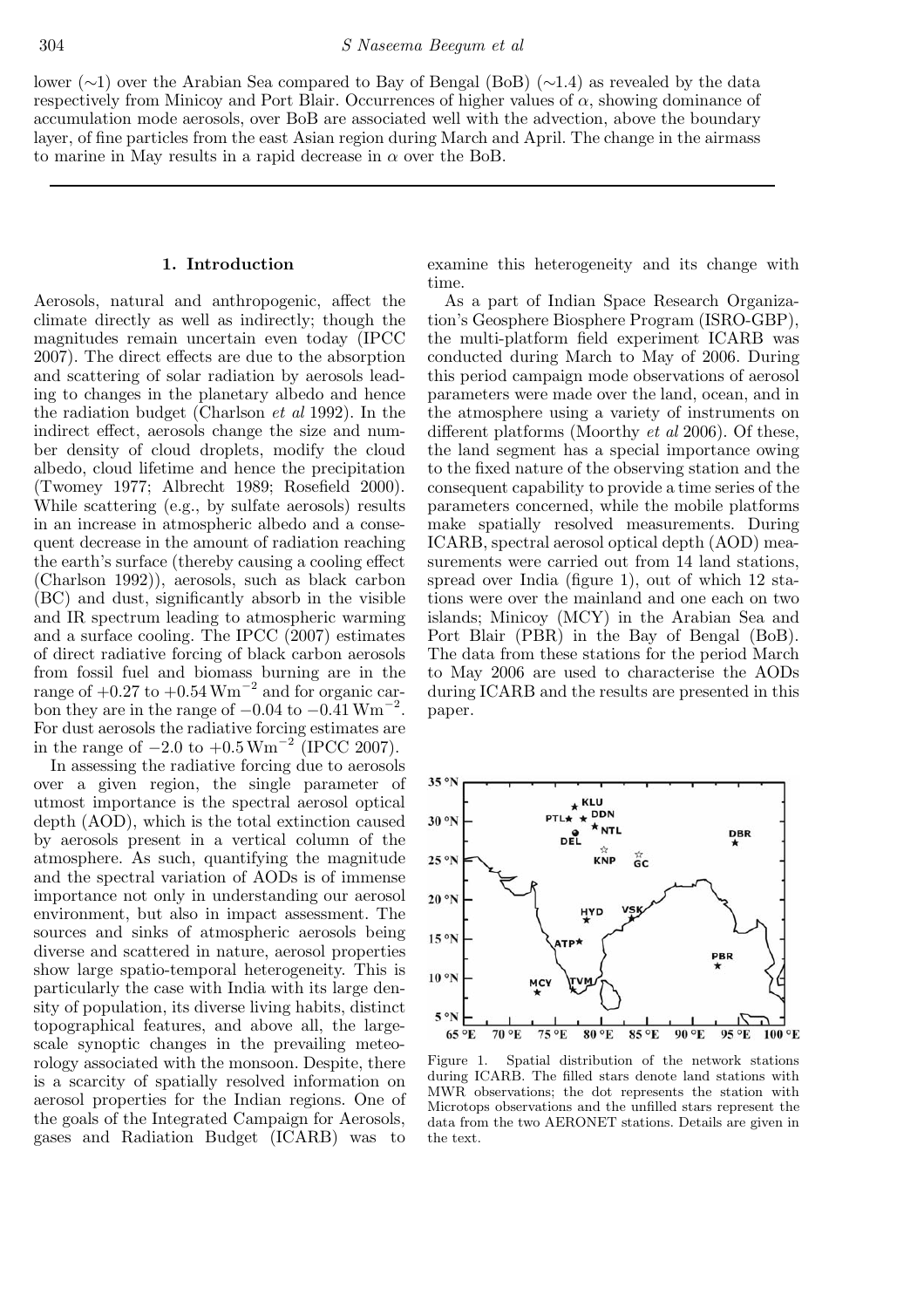## **2. Measurement techniques and details of data**

During ICARB, regular measurements of AOD were made using three different instruments; the 10-channel multi-wavelength radiometer (MWR), the 5-channel microtops sun photometer, and the 8-channel CIMEL sun photometer. The MWR (Moorthy *et al* 1997, 1999; Moorthy and Satheesh 2000) estimated AODs at ten wavelength bands centered at 380, 400, 450, 500, 600, 650, 750, 850, 935, 1025 nm (full width half maximum bandwidth of 5 nm and field-of-view of 2◦) following the conventional Langley plot technique (e.g., Shaw *et al* 1973). The estimated spectral AODs correspond to the daily mean or means for the forenoon and afternoon (FN and AN) parts of the same day, whenever the Langley plots showed a change in the slope from the FN to AN. This instrument was operated from eleven stations; Minicoy (8.2◦N, 73.0◦E, 1 m msl, MCY), Port Blair (11.63◦N, 92.7◦N, 73 m msl, PBR), Trivandrum (8.55◦N, 76.9◦E, 3 m msl, TVM), Anantapur (14.7◦N, 77.6◦E, 331 m msl, ATP), Hyderabad (17.48◦N, 78.4◦E, 545 m msl, HYD), Visakhapatnam (17.7◦N, 83.3◦E, 5 m msl, VSK), Dibrugarh (27.3◦N, 94.6◦E, 104 m msl, DBR), Nainital (29.2◦N, 79.3◦E, 1950 m msl, NTL), Patiala (30.33◦N, 76.46◦E, 251 m msl, PTL), Dehra Dun (30.34◦N, 78.04◦E, 690 m msl, DDN) and Kullu (31.9◦N, 77.1◦E, 1155 m msl, KLU), where msl stands for the station altitude above mean sea level. Typical uncertainties in the AODs retrieved from the MWR varied between 0.02 and 0.03 (Moorthy *et al* 1997). Trivandrum is a rural, coastal location on the west coast of the southern tip of India; Anantapur is a rural semi-arid location and Hyderabad an urban, industrial location (both in central peninsula), while Visakapatnam is an industrialized coastal location on the east coast of India. In the north, we have Dibrugarh, a rural clean location on the far eastern part of India; Nainital, a high altitude location (2 km above msl) in the western part of the Himalayas; Patiala, an urban location in Punjab; Dehra Dun, an elevated station at the Himalayan foothills and about 200 km north of the megacity Delhi; and Kullu, a high altitude Himalayan region north of Nainital. The MWRs used in all the above stations were identical and data were collected during clear sky days and partially cloudy days, when the region of sky of ∼10◦ around the sun is free from clouds. Effects of patches of clouds are removed by screening of the data using a Student 't' statistics of 0.99 confidence coefficients. More details on the MWR data analysis and error budget are given in Saha and Moorthy (2005). The data collection and analysis have been carried out following a common protocol.

The Microtops (Solar Light Company, USA) is a hand-held sun photometer that provides AOD and columnar water vapour from instantaneous measurements, based on its internal calibrations, at five channels (340, 500, 670, 936 and 1020 nm). The full-width half-maximum bandwidth ranged from 2.4 nm in the UV to 10 nm at visible and near IR wavelengths. Details of the instrument and data collection protocols are available in the literature (Morys *et al* 2001; Ichoku *et al* 2002; Porter *et al* 2001). The main errors in the Microtops, apart from errors due to cloud contamination, include inaccurate pointing to the sun, and neglecting to clean the front quartz window. These issues were adequately taken care of while collecting the data. During the land segment of the ICARB this instrument was operated from Delhi (28.58◦N, 77.2◦E, 260 m msl, DEL), the highly populated capital city of India, and from Kullu during March 2006. Each time, a set of three measurements were made in quick succession after pointing the instrument to the sun, and least of these is taken as the AOD at that time.

Besides these, the CIMEL sun photometer was in operation from two Indian stations, the Indian Institute of Technology (IIT) Kanpur (26.4◦N, 80.3◦E, 142 m msl, KNP), an industrial site in the Indo-Gangetic Plains (IGP); and from Gandhi College Campus (25.8◦N, 84.1◦E, 64 m msl, GC), a rural village location, as a part of the AERONET (AErosol RObotic NETwork) program (Holben *et al* 1998). The instrument provided instantaneous AOD at eight spectral channels (340, 380, 440, 500, 675, 870 and 1020 nm) (based on its internal calibration), columnar water vapour content and several other derived parameters such as size distribution, phase function, and single scattering Albedo (Holben *et al* 1998). The uncertainty in the retrieved AOD under cloud free conditions is 0.01 to 0.02. The level 1.5 data (http://aeronet.gsfc.nasa.gov) from these stations are used after removing the outliers (values lying beyond the  $2\sigma$  level,  $\sigma$  being the standard deviation).

## **3. Prevailing meteorology**

The synoptic winds during the ICARB period (March–May 2006) are shown in figure 2 at 850 hPa level, based on the NCEP/NCAR reanalysis data. It is seen that, over the Indian landmass and adjoining oceans, the winds are mostly weak  $(<3 \,\mathrm{ms}^{-1})$  during March. The speed increases gradually towards April and in May, strong westerlies are established. A high-pressure region, located over the peninsula (at 15◦N) during March–April months, results in a weak anticyclonic circulation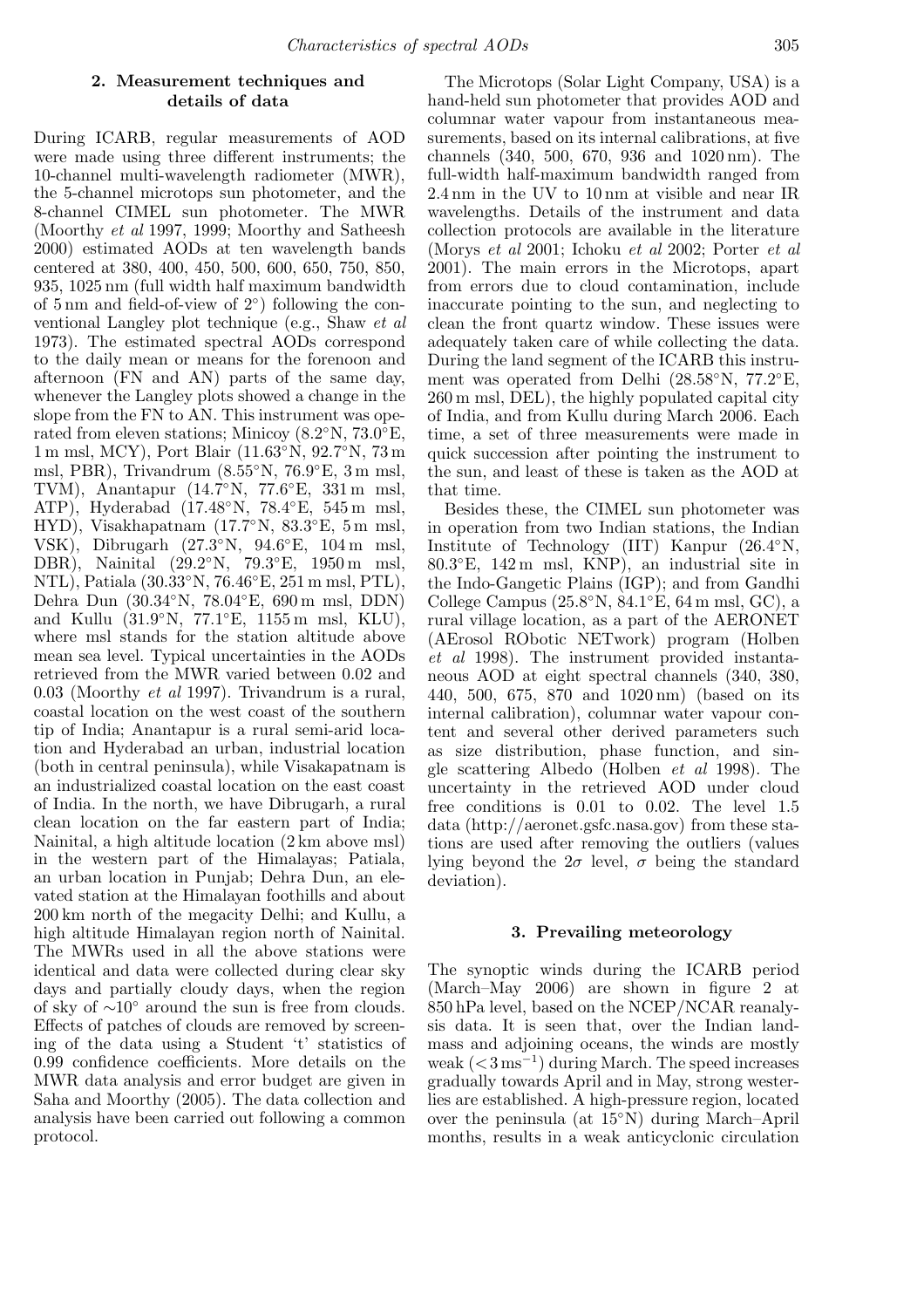

Figure 2. Monthly mean wind vectors (from NCEP data) at 850 hPa for March, April and May 2006 over the study regions. The black dots represent the land stations having observations during the period.

as seen in figure 2. This high pressure disappears in May. Over Port Blair, the northeasterly winds of March change to southwesterlies in May. The observed pattern is in general conformity to the climatological pattern (Asnani 1993).

## **4. Results and discussion**

### 4.1 *Aerosol Optical Depth*

Daily mean spectral AODs were estimated for the fourteen stations (mentioned above) over India. For the AERONET stations and stations with Microtops observations, the daily averages were estimated by averaging out all the measurements during the day. These daily averaged AOD formed the basic data, from these, the corresponding monthly mean spectral AODs were calculated by grouping all the daily mean spectral AOD values into calendar months and averaging. Mass plots of the monthly mean AOD spectra are shown in figures 3 to 5, respectively for the months of March, April and May 2006. The vertical bars through the points in the figures represent the standard errors. The main findings are listed below:

• During March, high AODs occur over the peninsular India, with ATP, HYD and TVM topping the list. Moderate levels of AODs are seen at the IGP stations (Indo-Gangetic Plain) DEL, DDN, and KNP. While DBR lies between these two sets, station MCY shows moderately high AODs comparable to those at the IGP stations. Low AODs, particularly at mid-visible and near IR wavelengths are seen at VSK and the eastern island station PBR. The high altitude stations of NTL and KLU, and the northwestern station PTL show extremely low AODs. By April, the AODs register substantial increase at all the



Figure 3. The monthly mean spectral variations of AOD for different land stations during March 2006.



Figure 4. Same as figure 3, but for the month of April 2006.

stations, even though the quantum of increase varied. The increase was more at the western IGP stations, so that AODs at DEL and DDN become comparable to those at ATP and TVM, with HYD (AOD at  $500 \text{ nm} > 0.8$ ) topping the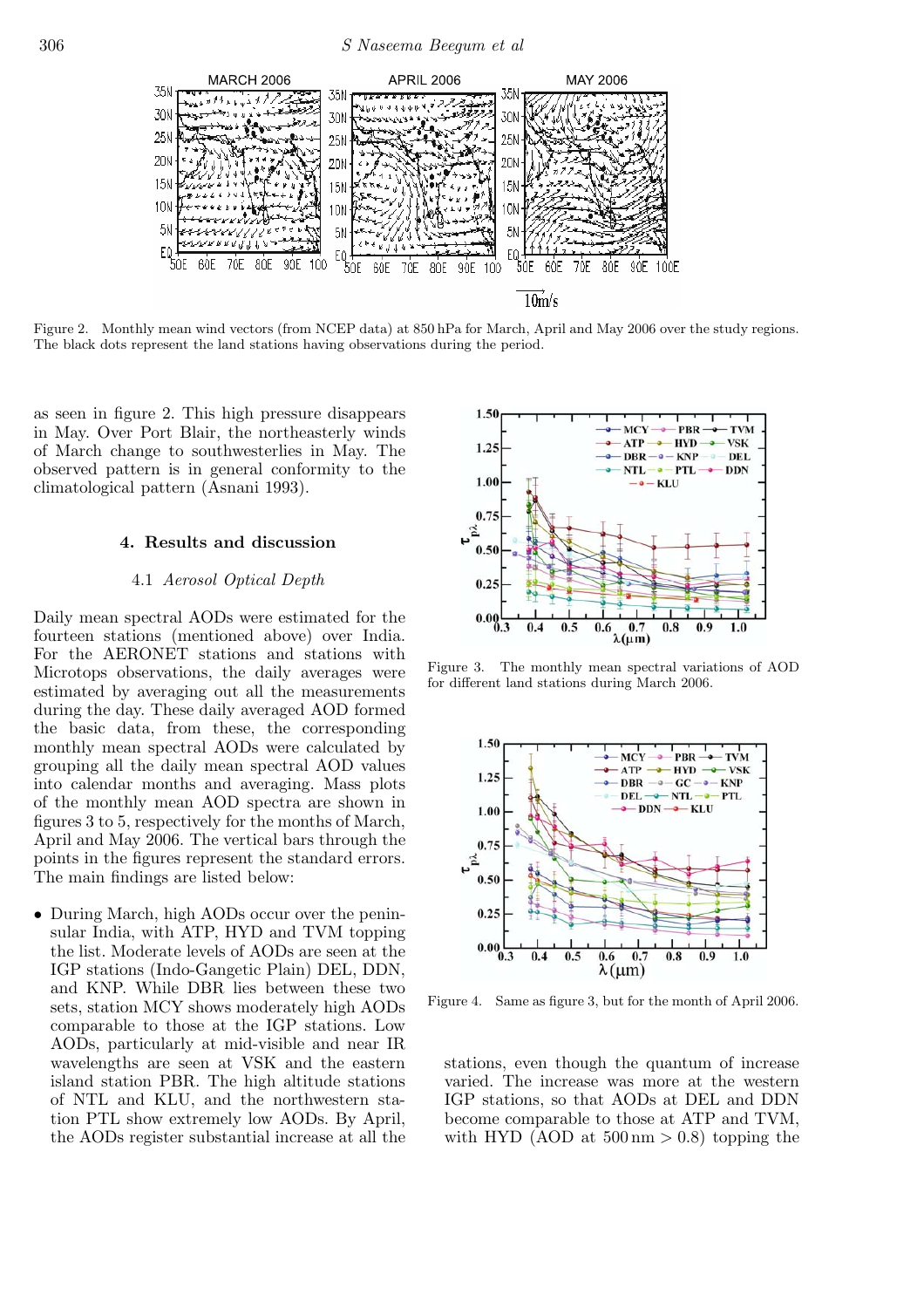

Figure 5. Same as figure 3, but for the month of May 2006.

- list. Even KLU and PTL register a significant increase and surpass DBR and PBR, while NTL continues to remain at the lowest, even though this lowest is higher than that seen in March. As we enter May, AODs shoot-up at all the IGP stations and DEL (AOD 0.9 at 500 nm), KNP, and GC top the list along with ATP. At PTL, the AODs become moderately high, and even at KLU and NTL the AODs become comparable to or just below TVM and HYD. MCY and DBR register the lowest AODs for May.
- Despite the general pattern described above, the AOD spectra show considerable spatiotemporal variations. Generally the spectra tend to be steeper in the peninsular regions, implying more abundance of accumulation-sized particles. The steepness decreases from March to May suggesting a change in the aerosol size spectrum with increased coarse mode domination.

To get a snap shot of the spatio-temporal characteristics, we show, in figure 6, the contour map of AOD at 500 nm for March, April, and May in panels respectively from left to right at the top; (a, b and c). In doing so, a spatial homogeneity for approximately 1◦ radius about the observing station was assumed. The figure  $6(a-c)$  shows that, the island stations as well as the NE station DBR, show less pronounced temporal variations. This is attributed to **(a)** the isolated nature of the islands and the low level of anthropogenic activities on them, and **(b)** the tall Himalayan ranges surrounding DBR, which restrict transport of aerosols from the adjoining regions. At these places, the AOD decrease towards May. In contrast to this, the peninsular India shows a sharp increase from March to April, before starting to decrease in May. The peaking of aerosol optical depth in April over the peninsular stations is in general conformity with the climatological pattern reported for this region (Moorthy *et al* 1999). The prevailing

weak, and anticyclonic, low-level winds (figure 2) contribute to this by confining the aerosols spatially, while the weak removal mechanism (insignificant rainfall) is conducive for a longer lifetime of aerosols. In the IGP region, there is a continuous increase in the AOD from March to May; and in May this region has the highest AOD. The impact of this increase is seen even on the central Himalayan region also. This is attributed mostly to **(i)** picking up of dust particles in the locality by the strong convective eddies resulting from the intense heating of the land (a meso-scale feature), and **(ii)** the long-range transport of aerosols (mostly dust) from the arid region of west Asia and western India across the IGP (e.g., Moorthy *et al* 2007). Consequently, the composition and size distribution of aerosol undergo changes, which get reflected in the AOD spectra. To examine this aspect, we estimated the Ångström parameters.

# 4.2 *˚Angstr¨om parameters*

The Angström parameters, the wavelength exponent  $\alpha$  and turbidity coefficient  $\beta$  in the equation  $\tau_{n\lambda} = \beta \lambda^{-\alpha}$  (Ångström 1964), are estimated from the individual day AOD spectra (by performing a regression analysis between the wavelength  $\lambda$  in micrometer and the AOD, both in log-log scale, for the entire spectral range of measurement) and the average spatial distribution are examined in figure  $6(d-f)$  (middle row) for the individual months. The figure reveals that:

- In the southern and central peninsular regions,  $\alpha$  is generally high (in the range 1 to 1.4), the higher values occur during March and over industrialized/urban locations (e.g., HYD and VSK). Nevertheless, they are high  $(\sim 1.2)$  even at the island stations (MCY and PBR) and also at TVM. Over the peninsula, only ATP shows lower values of  $\alpha$ .
- Coming to the northern Indian regions, the high altitude stations of NTL, DDN and KLU show higher values of  $\alpha$  in March compared to the stations in the IGP (PTL, DEL, KNP and GC), probably because of the reduced abundance of coarse mode aerosols at the higher elevations.
- As the months progress from March to May,  $\alpha$ decreases at all the stations; the decrease being more conspicuous over the IGP and Himalayan regions.
- The northeast station DBR shows an increase in  $\alpha$  from March to April followed by a decrease in May.

The spatial pattern of turbidity coefficient  $\beta$ (figure  $6(g-i)$  bottom panel), which is the measure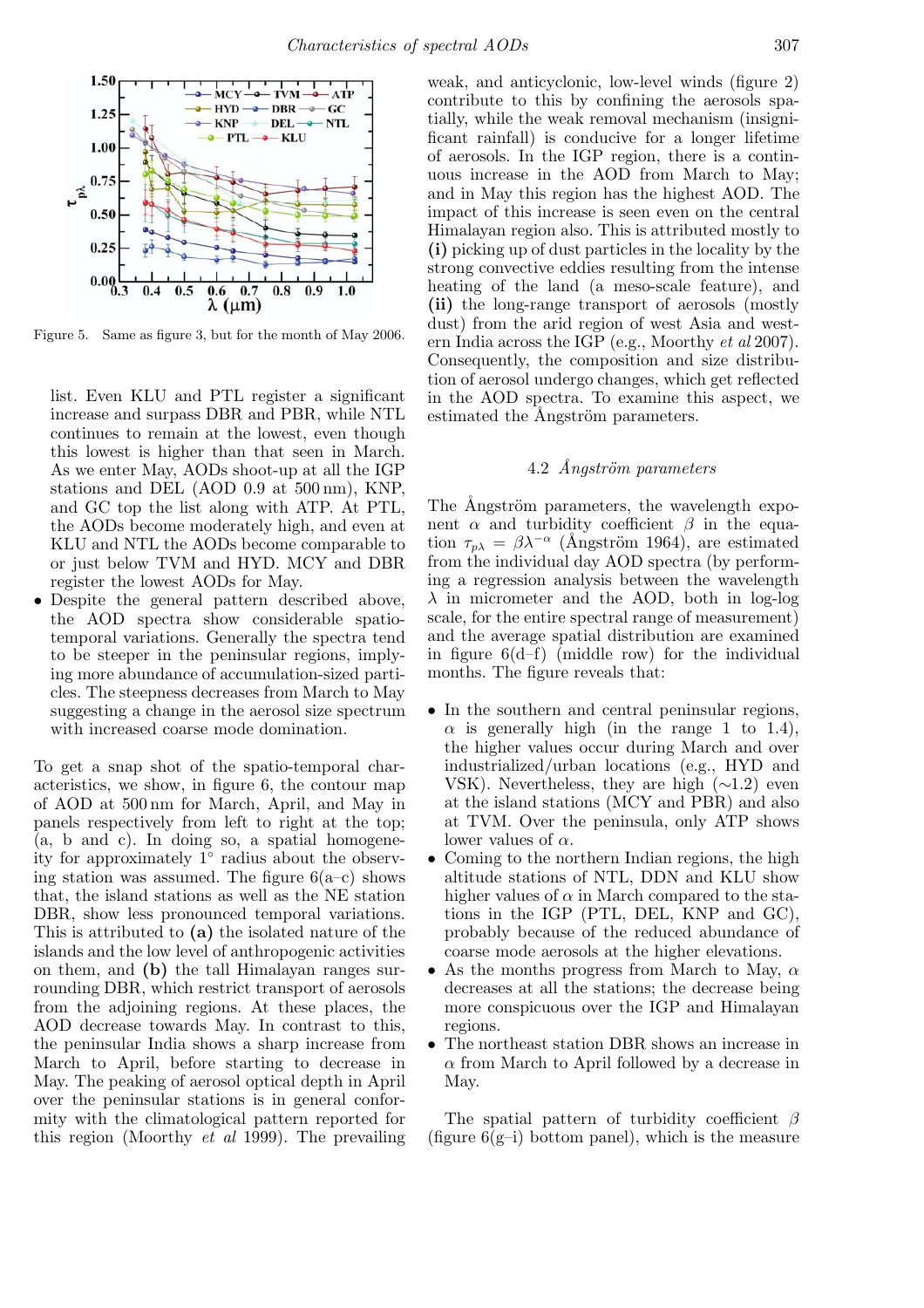

Figure 6. Spatial distribution of monthly mean aerosol optical depth at  $500 \text{ nm}$   $(a-e)$ ; Ångström wavelength exponents **(d–f)** and turbidity coefficient **(g–i)** over Indian subcontinent from March to May.

of the column abundance of aerosols, is quite similar to that of AOD. Very low values of  $\beta$  prevail over the island stations althrough the period, with very little temporal changes. In the southern peninsula, on the other hand,  $\beta$  remarkably increases in April, followed by a weak decrease in May. In the central peninsular stations, however, the increasing trend continues until May. In the north, at the IGP stations KNP, GC, and DEL,  $\beta$  increases gradually from March to reach very high values in May. In May,  $\beta$  is as high as 0.6 for KNP and 0.5 for DEL. This feature is seen even at the high

altitude stations of KLU and NTL. Interestingly, the northeast station, DBR, shows very low loading with a moderate value ( $\sim$ 0.3) of  $\beta$  in March, which decreases through April to reach ∼0.15 by May.

## 4.3 *Long-range transport*

Long-range transport of aerosols from adjoining regions is known to modify the aerosol properties at several regions over India (e.g., Moorthy *et al* 2003, 2005). In order to examine this in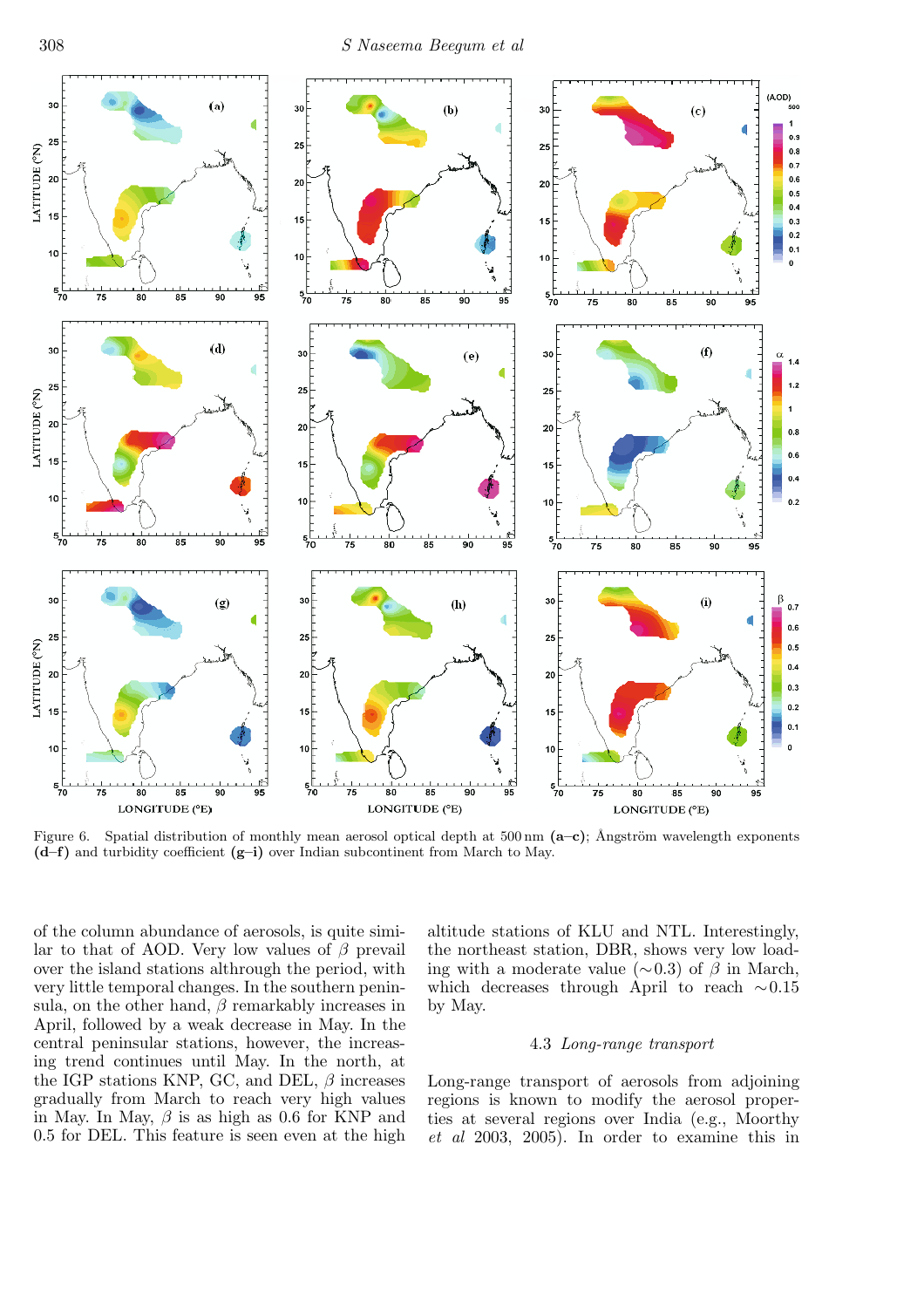| <b>Lable 1.</b> Trajectory-groups and details of davection for the maintaina stations. |                                                                                                                    |            |                                                      |  |
|----------------------------------------------------------------------------------------|--------------------------------------------------------------------------------------------------------------------|------------|------------------------------------------------------|--|
| Trajectory<br>group                                                                    | Origin/regions covered                                                                                             | Short form | Color of the Pie<br>segment in figure 8<br>(a, b, c) |  |
|                                                                                        | From Bay of Bengal, across or around the south-<br>ern peninsular India (considered as polluted<br>marine airmass) | BoB.       | Red                                                  |  |
| H                                                                                      | From the Arabian Sea, without significant conti-<br>nental travel (mostly marine)                                  | AS         | Green                                                |  |
| Ш                                                                                      | Confined to central north India and Indo-<br>Gangetic Plain                                                        | СI         | Blue                                                 |  |
| ΙV                                                                                     | From central peninsular India                                                                                      | CР         | Cvan                                                 |  |

Table 1. *Trajectory-groups and details of advection for the mainland stations*.

V From west Asia, across Afghanistan, Pakistan and northwest India/western coastal India



Figure 7. Airmass back trajectories, grouped according to the regions covered, and arriving at 1800 m msl over HYD (representative of the mainland location) for the month of March. The vertical bars over the mean line show the spatial spread of each group. Details are given in the text and table 1.

causing the observed temporal changes in AOD, we computed the 7-day isentropic airmass back trajectories using Hybrid Single Particle Legrangian Interpolated Trajectory (HYSPLIT) model at all the network stations for the days of AOD measurements. As the AODs are contributed by the particles in the entire atmospheric column, we considered 3 levels at each stations: one at 500 m (well within the Atmospheric Boundary Layer (ABL)); second at 1800 m (mostly above the ABL; but below the trade wind inversion layer); and the third at 3600 m, in the free troposphere, following the criteria given in Moorthy *et al* (2005). The 7-day period was considered for the trajectories in view of the long atmospheric lifetime (more than a week) for the particles in the absence of wet removal (Jaenicke 1984; Babu and Moorthy 2002).

## 4.3.1 *Mainland stations*

WA Magenta

Based on a careful examination, we grouped the entire trajectories into 5 groups for the mainland locations (as listed in table 1), depending on the regions traversed by the trajectories, and the percentage share (to the total) of each group was determined. An illustrative example of the different trajectory groups considered at (1800 m) level in March at HYD, is shown in figure 7, where the trajectory groups are identified following the conventions used in table 1. An interesting feature is that while the trajectories pertaining to group V have a long continental travel over the arid/semiarid regions during the 7 days, those in group VI (CP) are confined locally. The summary of this exercise are given in figure  $8(a-c)$  respectively for three representative locations; (a) TVM, at the southern tip of the peninsula; (b) Hyderabad, central peninsula; and (c) DEL in the IGP region; all the stations lying almost along the same longitude. Each figure has 9 pie diagrams showing the month wise and altitudewise summary of long-range transport. Each segment of the pie corresponds to a particular trajectory group (table 1) and the area of each segment (of the pie) corresponds to the percentage contribution of that group to the total.

The figures very clearly reveal that the large increase in AOD seen in the peninsular region in April, and the associated increase in  $\beta$  and decrease in  $\alpha$ , are closely associated with the increase in the percentage contribution of advection from the west Asia and west coastal India (trajectory group V). Though the increase is seen at all the three levels, it is more conspicuous at the higher levels. By May, the pattern changes dramatically with a large share coming from the Arabian Sea (trajectory group II), at the expense of group V. This results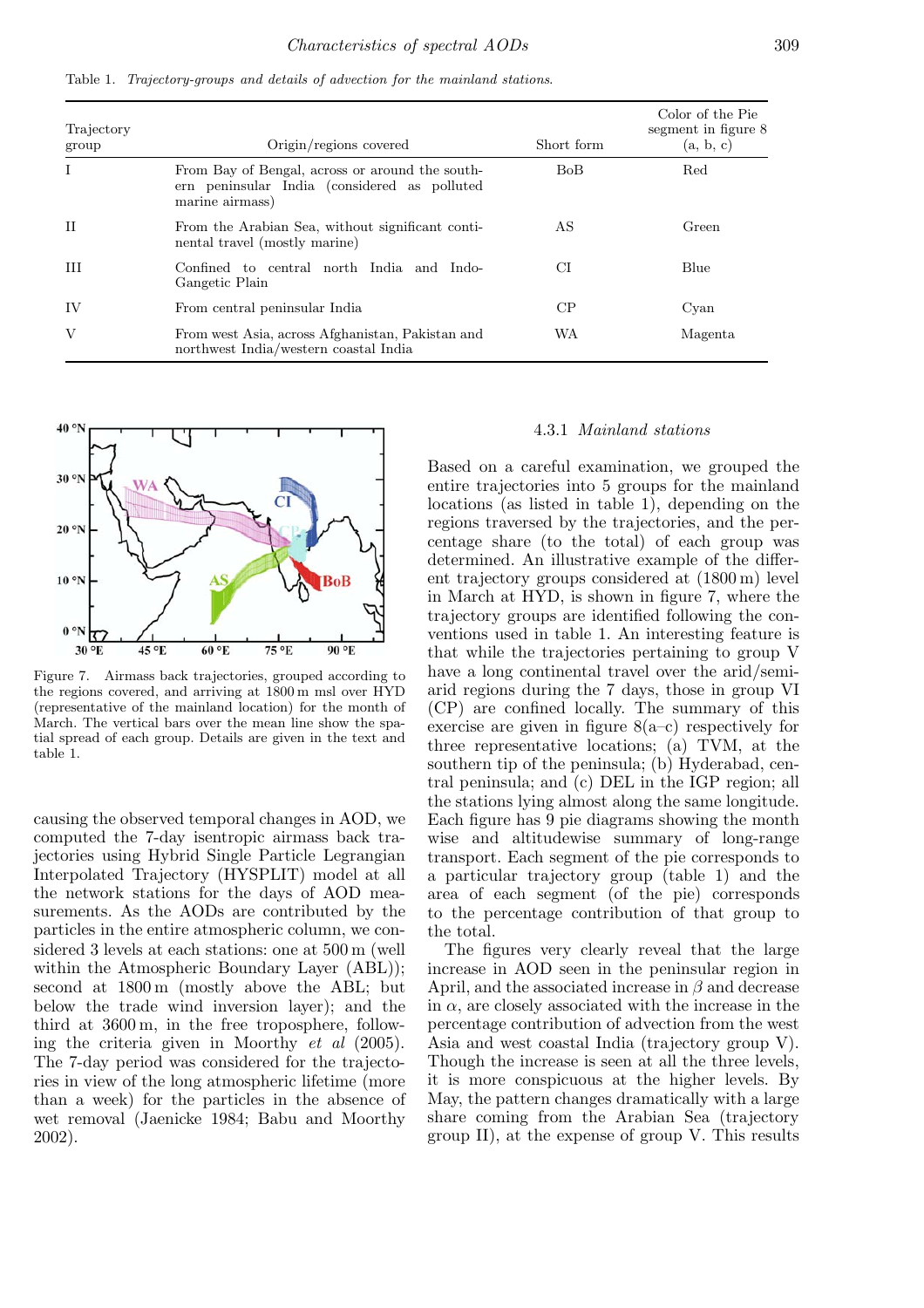

Figure 8. Pie-chart representation of the percentage contribution from different groups of trajectories described in table 1, for the three altitude regions 500 m, 1800 m and 3600 m for March, April and May over three stations: TVM **(a)** representative of southern peninsular India, HYD **(b)** central Peninsula, and DEL **(c)** the Indo Gangetic Plain.

Table 2. *Trajectories group and details of advection for the island stations*.

| Origin/regions covered                                                                            | Trajectory group<br>name | Color of the Pie<br>segment in figure 8<br>(a and b) |
|---------------------------------------------------------------------------------------------------|--------------------------|------------------------------------------------------|
| From west Asia, across Afghanistan and north-<br>west India/western coastal India                 | W                        | Magenta                                              |
| From the subcontinent of India                                                                    |                          | Blue                                                 |
| From east Asia                                                                                    | E                        | Dark red                                             |
| From the Arabian Sea and Bay of Bengal, without<br>any continental proximity (mostly pure marine) | М                        | Dark yellow                                          |

in a decrease not only in the AOD and  $\beta$ , but in  $\alpha$  also as the marine airmass would be dominated by coarse mode particles. The low AOD and high  $\alpha$  seen in March is mainly attributed to the significant contribution of the advected airmass belonging to trajectory group I (arriving across the BoB) bringing-in fine, accumulation aerosols. It may be recalled that such observations of low AOD and high  $\alpha$  are reported earlier also, associated with advection from the BoB (Moorthy *et al* 2005).

Going to the north, the major share to the advection comes from two groups of trajectories (III and V), which arrive from the central India and west Asia respectively. The percentage contribution of the west Asian group (group V) keeps increasing steadily from March and by May, it prevails totally over the region. As this airmass traverses vast desert and arid regions, they would be rich in coarse dust aerosols, which contribute to the observed features; such as increase in AOD and  $\beta$  and decrease in  $\alpha$ . It may also be recalled that based on observations from Jodhpur, further west of these station, Moorthy *et al* (2007) have reported large increase in the AOD during summer and even a reversal in the spectral depen-

dence. They have identified this to the dominance of nascent dust particles in the atmosphere. Based on their investigations from KNP, Dey *et al* (2004); Singh *et al* (2004); and Chinnam *et al* (2006), have reported that soil dust is an important source of aerosols during pre-monsoon and monsoon seasons. Chinnam *et al* (2006) have identified three major sources of mineral dusts (mixed with anthropogenic pollutants) during this period: (1) from Oman, (2) from southwest Asian basins, and (3) from Thar Desert in Rajasthan. Recent studies by Tare *et al* (2006) on the PM and BC emissions in the vicinity of Kanpur have shown three major sources: the soil derived, those from biomass burning, and those from gas-phase reaction products; the contribution of soil-derived components being significant in the coarse mode (diameter  $(0.95-10 \,\mu m)$  regime.

## 4.3.2 *Island locations*

For the island locations of PBR and MCY, we grouped the trajectories into 4 groups, as given below in table 2 following the same procedure for the mainland stations. The logic of the grouping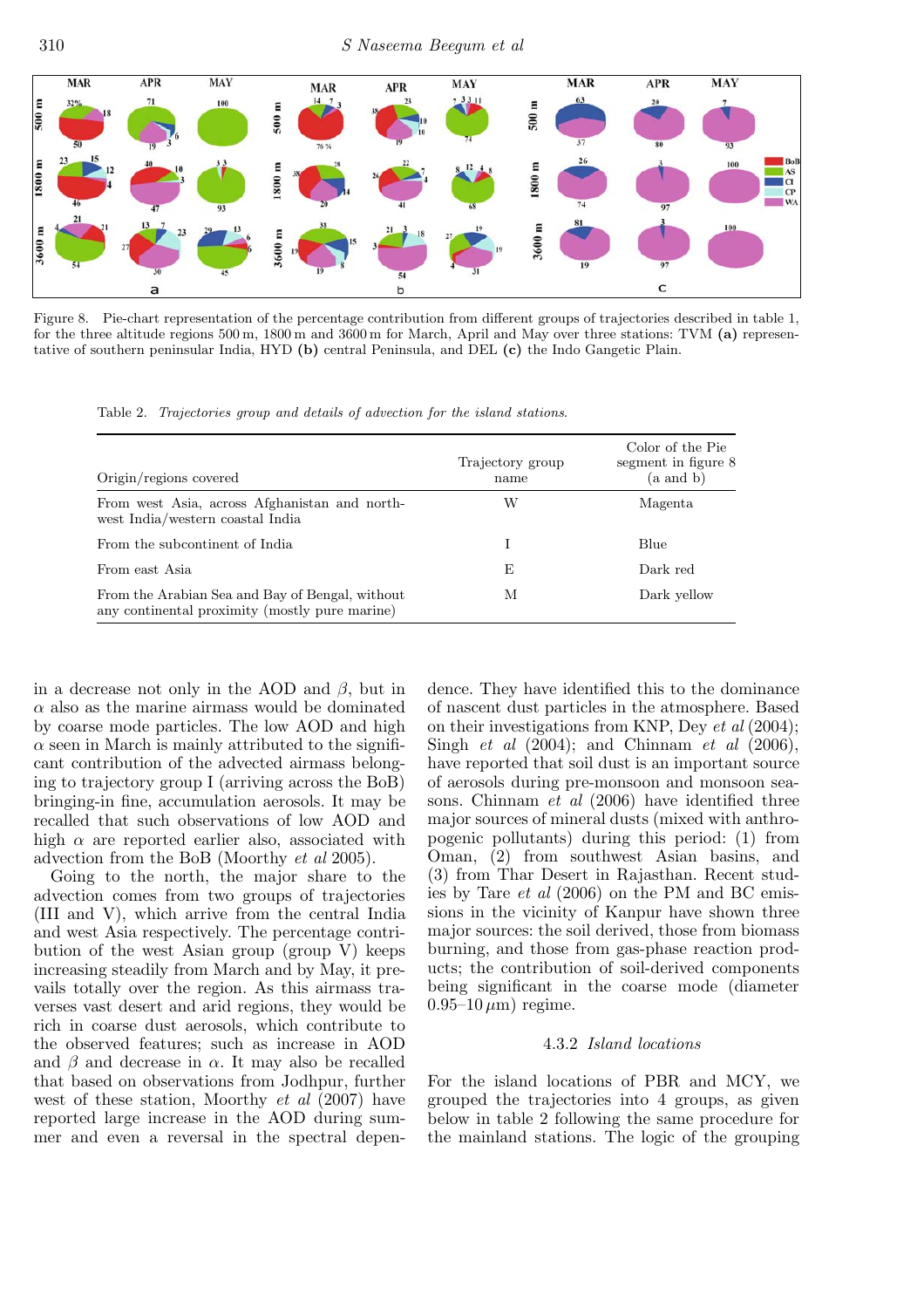

Figure 9. Back trajectory groups arriving at the 1800 m msl over MCY and PBR for the month of April. The vertical bars over the mean line show the spatial spread of each group. Details of grouping the trajectories are given in the text and table 2.

of the trajectories as described in the table 2, is evident from the representative plot for the month of April shown in figure 9 for the two stations (PBR and MCY). In the figure the average trajectories arriving at the respective locations at 1800 m level are shown and the vertical bars over the mean line show the spatial spread of each group (represented by the respective ensemble standard deviation). The summary of the analysis is given in figure 10(a and b) respectively for three representative altitudes for (a) Minicoy in Arabian Sea and (b) Port Blair in the Bay of Bengal (following similar convention in figure 7).

Moderatively high values of AOD,  $\beta$  in Minicoy for the month of March (figure 10a) are closely

associated with the high percentage contribution to the advection by the trajectory (group W), which is more conspicuous at the low level, while at the levels of 1800 m and 3600 m all the trajectory groups contribute almost equally. This leads to moderately high AOD and  $\alpha$  ( $\geq$ 1). In April, even though a small increase in AOD and  $\beta$  are observed, the  $\alpha$  remained more or less the same. This increase in AOD and  $\beta$  can be attributed to the further increase in the share of W, which now contributed  $>90\%$  to the total at lower levels, whereas at the higher level (3600 m), the trajectories group I from the Indian subcontinent is contributed significantly. This 'mixed trajectories' led to the high AOD and moderate  $\alpha$ . Such observations of enhanced dust transport over Arabian Sea from the Arabian and African continents were reported earlier (e.g., Li and Ramanathan 2002; Moorthy *et al* 2005) during April–May period. In May, the pattern changes with a large share coming from the marine locations (group M) for all the three levels. This results in a (weak) decrease in AOD,  $\beta$  and  $\alpha$ . It might be recalled that several observations over far oceanic regions have shown flat AOD spectra (Hoppel *et al* 1990; Moorthy *et al* 1997) during periods of marine airmasses.

Examining the island location of Port Blair (figure 10b) in the month of March, the major share to the advection at the lower level is from India (group I), while at higher levels the advection from East Asia (group E) dominates. Consequently low values of AOD and  $\beta$  and comparatively higher values  $(>1)$  of  $\alpha$  prevail. In April, there is a remarkable increase in the contribution from group E (East Asia) at all the three levels, and  $\alpha$  goes to



Figure 10. Pie-chart representation of the percentage contribution from different groups of trajectories described in table 2, for the three altitude regions 500 m, 1800 m and 3600 m for March, April and May over the two island stations of MCY **(a)** and PBR **(b)**.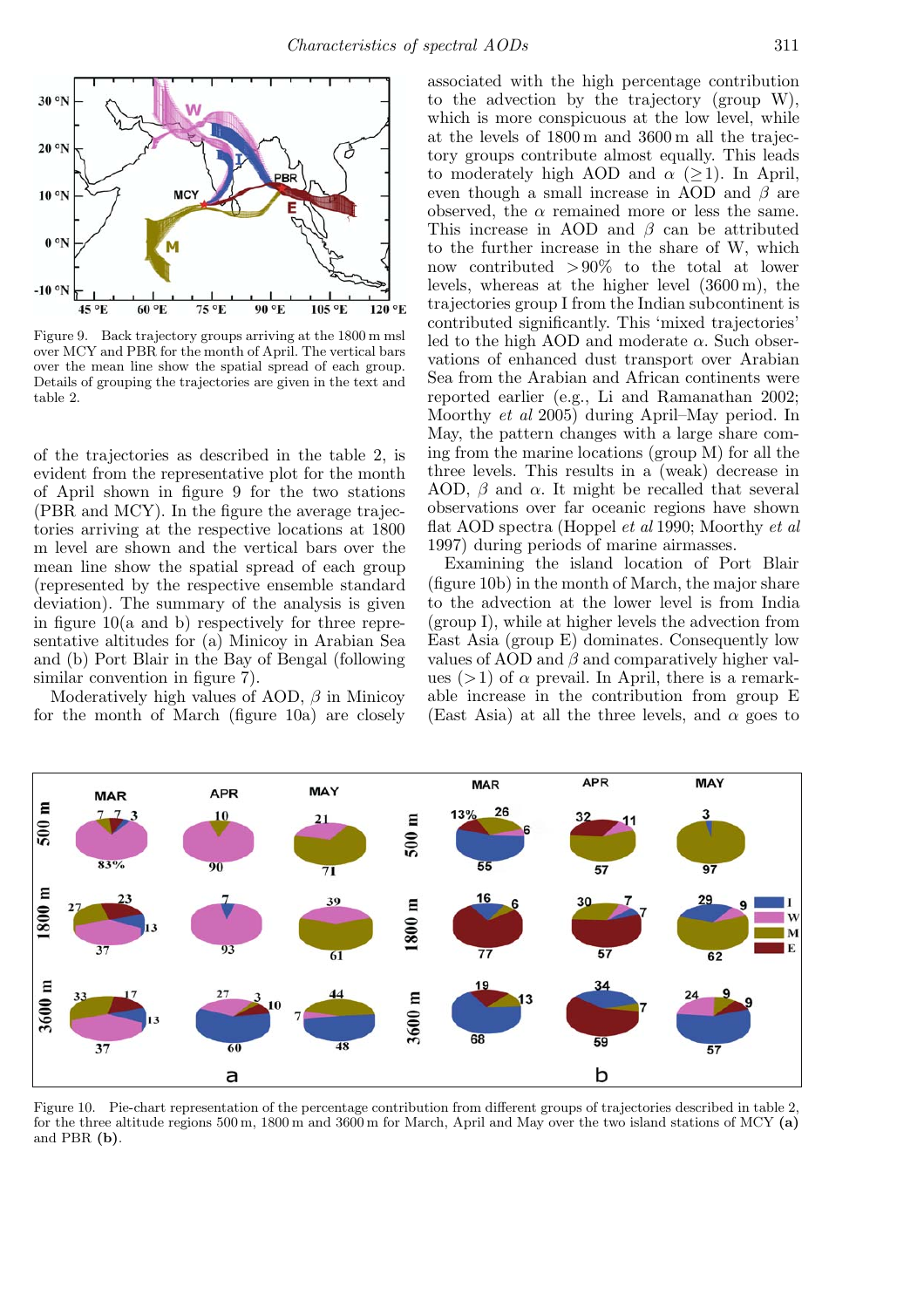as high as 1.4. This is in good agreement with the earlier observations for Port Blair by Moorty *et al* (2003), who reported a steepening of the AOD spectra associated with east Asian transport. They attributed it to the advection of accumulation mode aerosols from the east Asian region. The effect was most dominant when the trajectories at all three levels arrived from the east. Our present observations show that this feature is persistent.

## **5. Conclusions**

Our studies during the ICARB using a spatial network of observatories have shown that over the Indian mainland, AODs and the derived Angström parameters depict large spatio-temporal variations. The major findings are:

- The spectral AODs and  $\beta$  tend to increase continuously from March to May over the entire north India, with the IGP registering extremely high AODs by May. However, over the central peninsular stations, the AODs and  $\beta$  increase from a moderately high value in March to a peak in April followed by a decrease in May.
- As far as the spectral variations are concerned, the southern, peninsular stations show steeper spectra during all the three months corresponding to their north Indian counterparts. Over the entire mainland, the spectra become increasingly flat from March to May. However, at the Himalayan stations, even  $\alpha$  shows similar temporal variations as in the plains, their values are higher.
- In the peninsula, the industrialized and urban locations such as VSK and HYD show higher values of  $\alpha$ , compared to other stations, while the semi-arid station ATP shows a lower value.
- The island stations MCY and PBR as well as the northeastern station DBR, show low values of AOD and  $\beta$ , and show very small temporal variations. Of these, PBR shows steeper spectra. These are attributed to isolated nature of these stations (either detached from the mainland or shielded by the tall mountain ranges) and the reduced human impact. The higher values of  $\alpha$ at PBR are partly attributed to the advection from the east Asian regions.
- Enhanced long-range transport of aerosols, particularly from the west Asia and north west India, contributed significantly to the enhancement of AOD and  $\beta$ , and the decrease of  $\alpha$  over the entire mainland; if it is the peninsular regions that are more impacted in April, the north-Indian region including the Indo Gangetic Plain get affected the most during May. The impact

seems to be more through trajectories arriving at higher levels, than within the boundary layer.

• For the island locations of PBR and MCY too, the long-range transport plays an important role. In MCY, significant advection occurs from the arid regions of Arabia and Africa as well as those from the central peninsular region of India (dominated by accumulation mode particles). This leads to a mixed type of aerosols resulting in high AOD and  $\beta$  and moderate values for  $\alpha$ . However, at PBR, the increased advection from the continental locations of east Asia is responsible for the increased values of  $\alpha$  for the month of April.

### **Acknowledgements**

The authors acknowledge the technical support received from Mr P Pradeep Kumar and Mr P P Pramod for the entire network activity. The authors thank the NOAA air resources laboratory for the provision of the HYSPLIT transport and dispersion model and READY website (http://www.arl.noaa.gov/ready.html). We also acknowledge AERONET team members for data collection and calibration and the website http://aeronet.gsfc.nasa.gov.

## **References**

- Albrecht B A 1989 Aerosols, cloud microphysics and fractional cloudiness; *Science* **245** 1227–1230.<br>Ångström A 1964 Techniques of determining the turbidity
- of the atmosphere; *Tellus* **13** 214.
- Asnani G C 1993 *Tropical Meteorology* **1** 603. Indian Inst. of Trop. Meteorol., Pune.
- Babu S S and Moorthy K K 2002 Aerosol black carbon over a tropical coastal station in India; *Geophys. Res Lett.* **29(23)** 2098, doi:10.1029/2002GL015662, 13–1 to 13–4.
- Charlson R J 1992 Climate forcing by anthropogenic aerosols; *Science* **255** 423–430.
- Chinnam N, Dey S, Tripathi S N and Sharma M 2006 Dust events in Kanpur, Northern India: Chemical evidence for source and implications to radiative forcing; *Geophys. Res. Lett.* **33** L08803, doi:10.1029/2005GL025278.
- Dey S, Tripathi S N, Singh R P and Holben B 2004 Influence of dust storm on the aerosol parameters over the Indo-Gangetic Basin; *J. Geophys. Res.* **109** D20211, doi:10.1029/2004JD004924.
- Holben B N, Eck T F, Slutsker I, Tanre D, Buis J P, Setzer S, Vermote E, Reagan J A, Kaufman Y J, Nakajima T, Lavenu F, Jankowiak I and Smirnov A 1998 AERONET – A federated instrument network and data archive for aerosol characterization; *Rem. Sens. Environ.* **66** 1–16.
- Hoppel W A, Frick G M, Larson R E and Mack E J 1990 Aerosol size distributions and optical properties found in the marine boundary layer over the Atlantic Ocean; *J. Geophys. Res.* **95** 3659–3686.
- Ichoku, Charles, Robert Levy and Kaufman Y J *et al* 2002 Analysis of the performance characteristics of the